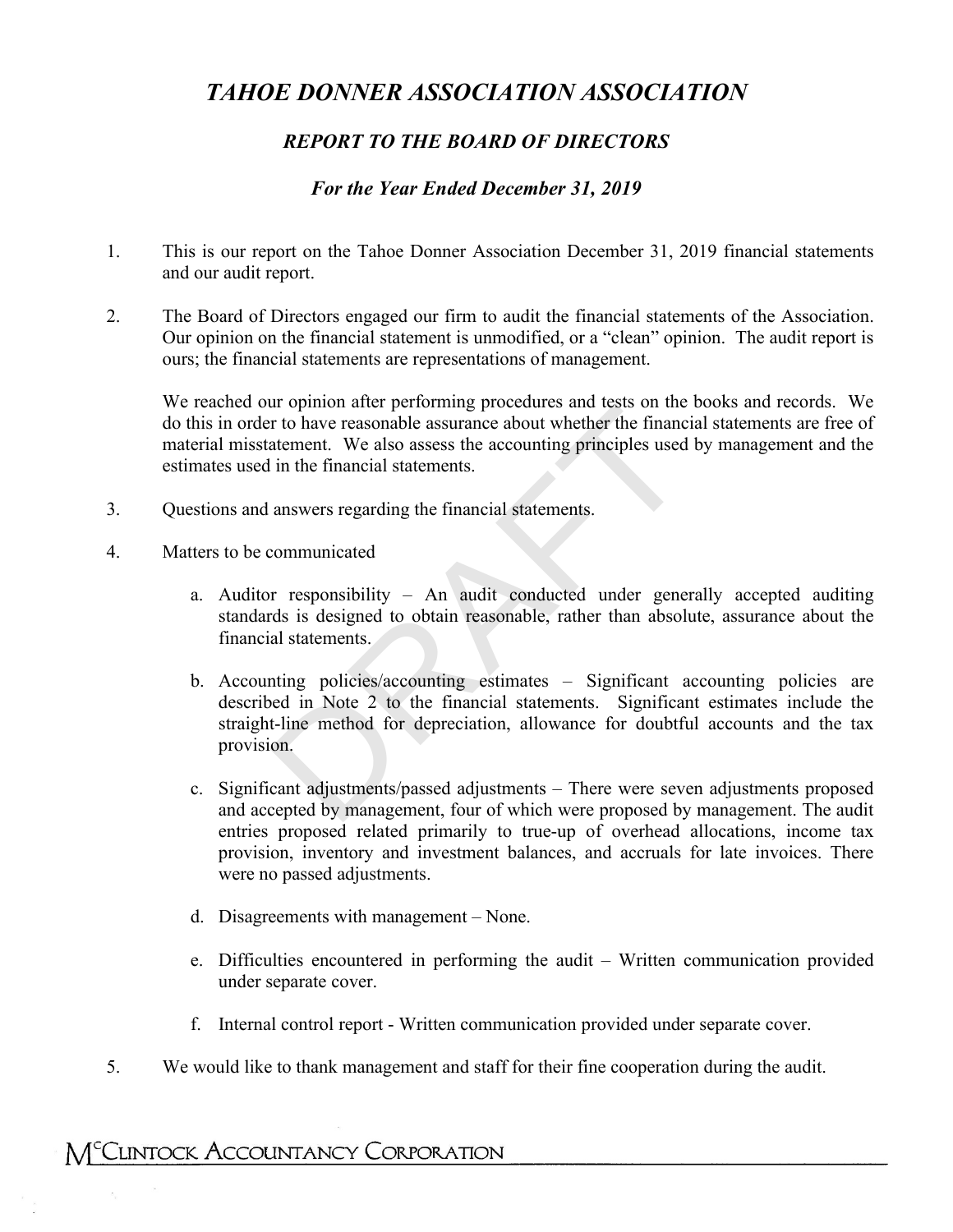# TAHOE DONNER ASSOCIATION

Truckee, California

# INTERNAL CONTROL REPORT INTERNAL CONTROL REPORT<br>December 31, 2019

December 31, 2019

- 1 -

M<sup>C</sup>CLINTOCK ACCOUNTANCY CORPORATION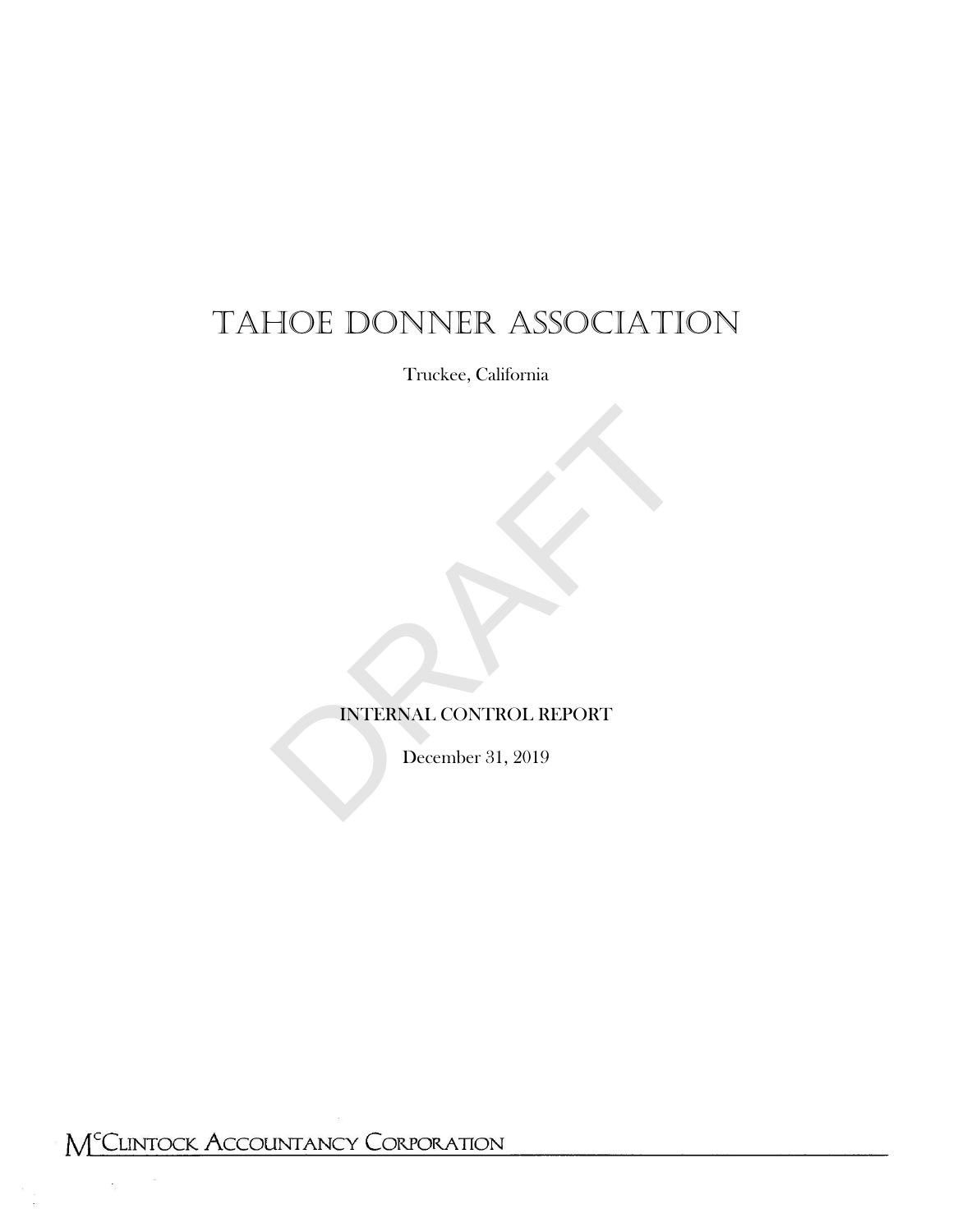# M<sup>c</sup>Clintock Accountancy Corporation

ROBERT J. MCCLINTOCK, CPA **KENDALL GALKA, CPA ALICE HAHN** 

**305 WEST LAKE BOULEVARD** P.O. Box 6179 TAHOE CITY, CA 96145 TELEPHONE: 530-583-6994 FAX: 530-583-5405

**JAIME GIGNOUX, CPA KELLEY ALTICK, CPA** 

> To the Board of Directors Tahoe Donner Association

In planning and performing our audit of the financial statements of Tahoe Donner Association as of December 31, 2019, in accordance with auditing standards generally accepted in the United States of America, we considered the Association's internal control over financial reporting (internal control) as a basis for designing our auditing procedures for the purpose of expressing our opinion on the financial statements, but not for the purpose of expressing an opinion on the effectiveness of the Association's internal control. Accordingly, we do not express an opinion on the effectiveness of the Association's internal control. If December 31, 2019, in accordance with auditing star<br>United States of America, we considered the Assoc<br>mcial reporting (internal control) as a basis for designine<br>purpose of expressing our opinion on the financial sta<br>f

Our consideration of internal control was for the limited purpose described in the first paragraph and was not designed to identify all deficiencies in internal control that might be deficiencies, significant deficiencies, or material weaknesses and, therefore, there can be no assurance that all such deficiencies have been identified.

A deficiency in internal control exists when the design or operation of a control does not allow management or employees, in the normal course of performing their assigned functions, to prevent or detect misstatements on a timely basis.

A material weakness is a deficiency, or a combination of deficiencies, in internal control, such that there is a reasonable possibility that a material misstatement of the entity's financial statements will not be prevented, or detected and corrected on a timely basis. A significant deficiency is a deficiency, or a combination of deficiencies, in internal control that is less severe than a material weakness, yet important enough to merit attention by those charged with governance. We did not identify any deficiencies in internal control that we consider to be material weaknesses or significant deficiencies, as defined above.

During out audit we became aware of some matters that are opportunities for strengthening internal controls or operating efficiency. These matters are offered as constructive suggestions for consideration of the Board and management as part of the ongoing process of modifying and improving accounting control and other financial and administrative practices and procedures. Appendix A that accompanies this letter summarizes other matters identified for the year ended December 31, 2019, and our comments and suggestions.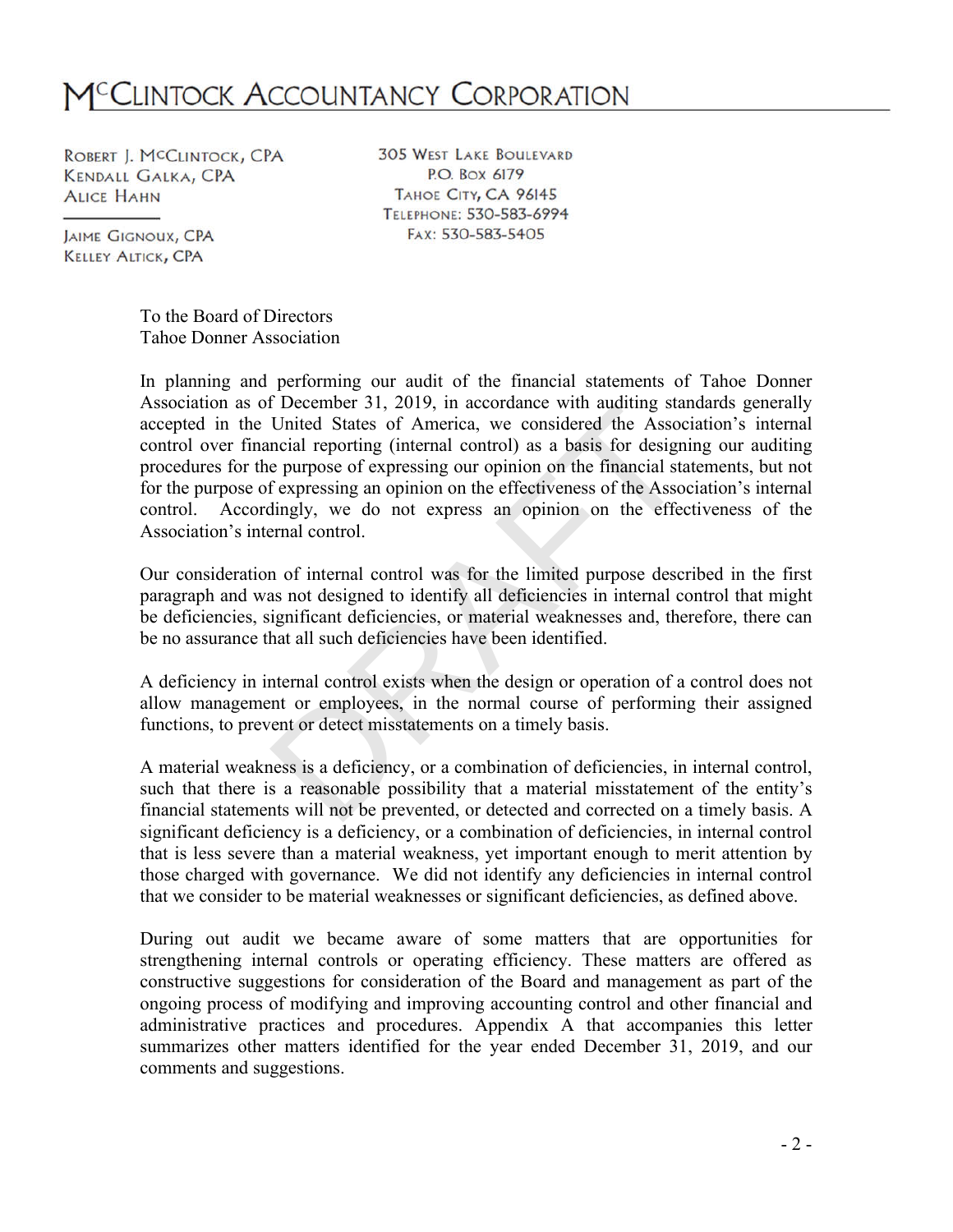This letter does not affect our report dated April 3, 2020 on the financial statements of the Association.

This communication is intended solely for the information and use of management and those charged with governance and is not intended to be and should not be used by anyone other than these specified parties.

RAFT

McCLINTOCK ACCOUNTANCY CORPORATION April 3, 2020